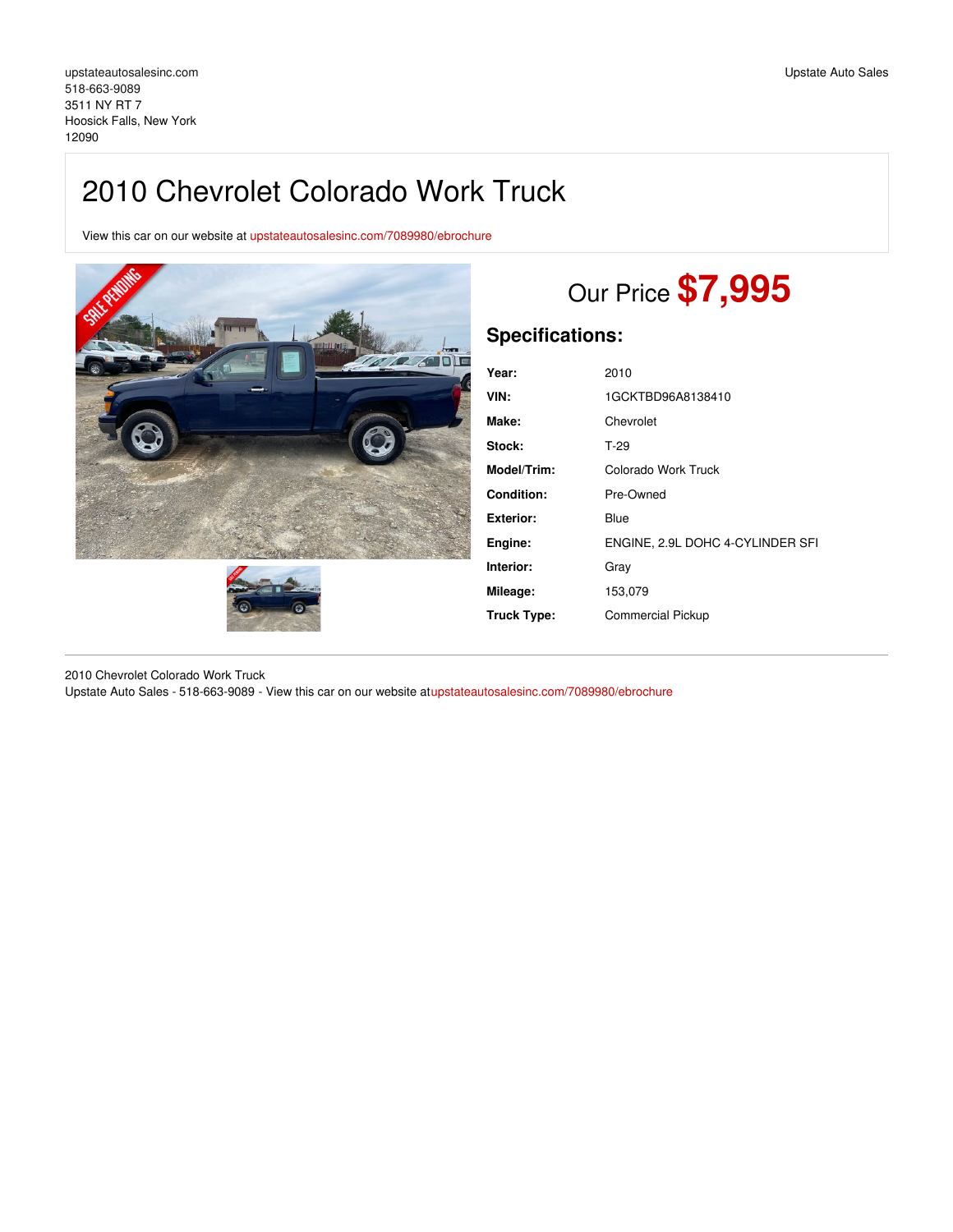

#### 2010 Chevrolet Colorado Work Truck

Upstate Auto Sales - 518-663-9089 - View this car on our website a[tupstateautosalesinc.com/7089980/ebrochure](https://upstateautosalesinc.com/vehicle/7089980/2010-chevrolet-colorado-work-truck-hoosick-falls-new-york-12090/7089980/ebrochure)

## **Installed Options**

### **Interior**

- Accents, interior Titanium Nova Silver-colored air outlets, center control stack, chrome door handle bezels and uplevel instrument cluster bezel
- Air conditioning, single-zone manual- Assist handle, front passenger and rear outboard
- Coat hooks, driver- and passenger-side rear- Cruise control- Door locks, manual
- Door trim integral armrests and driver- and front passenger-side map pockets with cloth inserts
- Floor covering, Ebony carpeting
- Floor mats, rubberized-vinyl front and rear (Requires (B30) Ebony carpeted floor covering)
- Instrumentation, analog with speedometer, odometer with trip odometer, fuel level, engine temperature, tachometer and Driver Information Center
- Mirror, inside rearview manual day/night- Power outlets, 2 auxiliary with covers, 12-volt
- Seats, driver- and passenger-side, forward-facing, flat-folding rear includes rear seat storage compartment (Included and only available with (B30) Ebony carpeting floor covering) (Included and only available with (B30) Ebony carpeting floor covering)
- Seats, front 60/40 split-bench includes armrest with integral storage and dual cup holders
- Steering column, Tilt-Wheel- Steering wheel, leather-wrapped
- Theft-deterrent system, vehicle, PASSlock
- Visors, driver and front passenger, padded with cloth includes front passenger vanity mirror
- Warning tones headlamp on, key-in-ignition, driver safety belt unfasten, turn signal on and critical Driver Information Center active
- Windows, manual driver and front passenger

#### **Exterior**

- Air dam, Ebony- Bedliner
- Bumpers front body-color upper with Dark Gray lower, rear body-color and a Dark Smoke Gray pad on the rear step-style bumper
- Color-keyed Appearance Package- Fascia, front Dark Smoke Gray
- Fog lamps, front, halogen- Grille, color-keyed bar and grille surround
- Mirrors, outside manual, manual-folding- Tailgate, 2-position- Tire, compact spare

- Tires, P235/75R16 all-season, blackwall (4x4 models only)